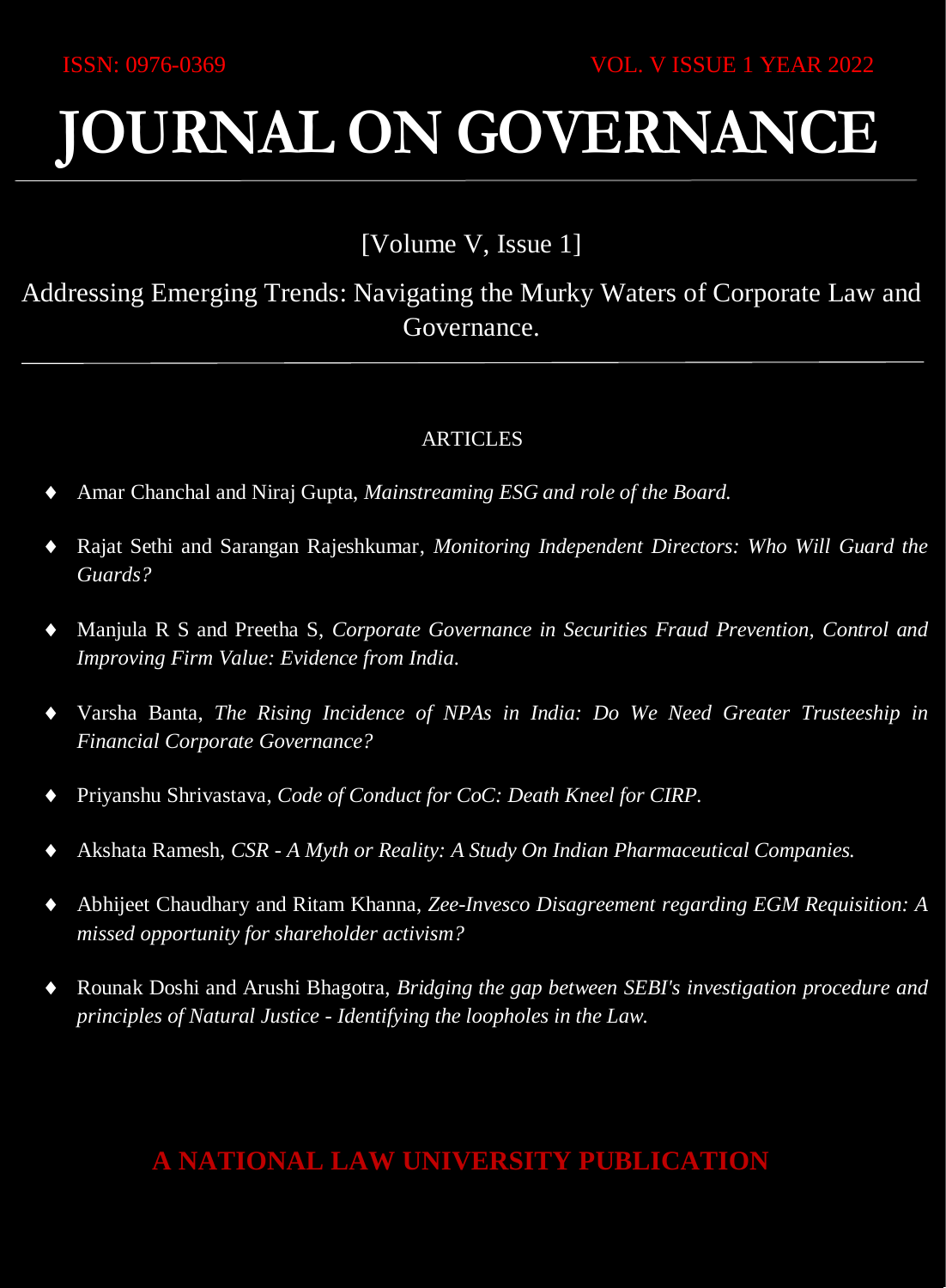## **Journal on Governance**

#### **PATRON**

*Prof. (Dr.) Poonam Pradhan Saxena* Vice Chancellor

## **CHIEF EDITOR**

*Dr. Manoj Kumar Singh* Associate Prof., National Law University, Jodhpur

## **STUDENT EDITORIAL BOARD**

#### **EDITORS-IN-CHIEF**

*Ashutosh Arvind Kumar Krishan Singhal*

#### **EXECUTIVE EDITOR MANAGING EDITOR**

#### **SENIOR CONTENT EDITORS**

*Ojasav Chitranshi Parnika Goswami*

**ASSOCIATE EDITORS**

*Abhigya Singh*

## **COPY EDITORS**

*Chirag Chachad Ainesh Chaudhary Bhuvnesh Kumar*

*Puneet Kumar Saksham Dubey*

## **TECHNICAL EDITOR**

*Mohak Agarwal*

*George E. Cyriac Vedaant S. Agarwal*

*Saurav Thampan Shreya Rajasekaran*

*Divya Sharma Parth Goyal Deesha Reshmi*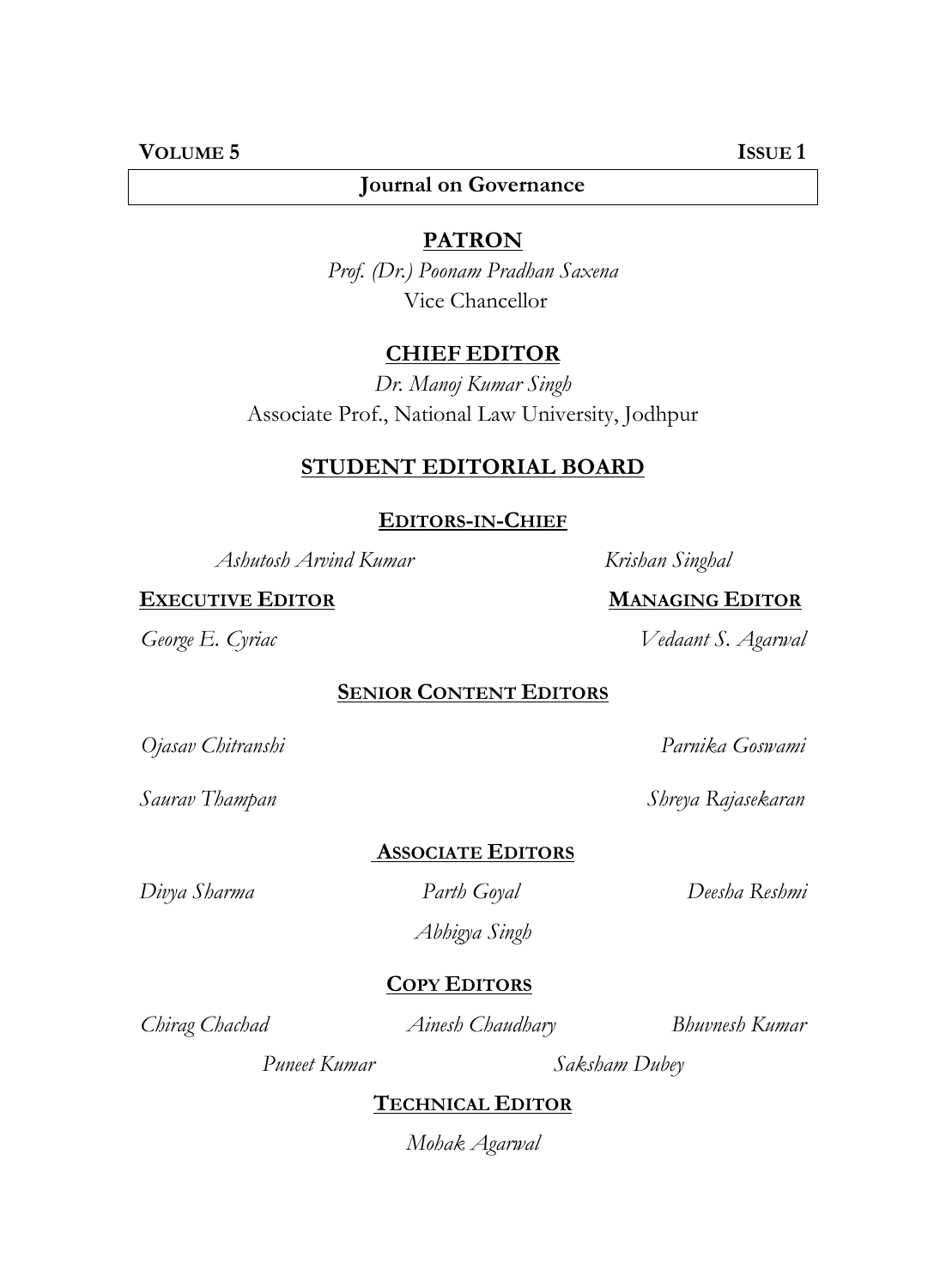## **MONITORING INDEPENDENT DIRECTORS: WHO WILL GUARD THE GUARDS?**

*Rajat Sethi & Sarangan Rajeshkumar*\*

#### **ABSTRACT**

*Since the introduction of the concept through the Companies Act, 2013, independent directors are perceived as an easy remedy to poor corporate governance. Their efficacy in effectively monitoring company management is often taken at face value. Studying recent instances of corporate governance lapses provides an insight into the efficacy of independent directors. To plug these gaps, regulators constantly strive to raise the bar on the relevant criteria for determining the independence, and the procedure for the appointment, of independent directors. However, the changes affected do not appear to address the problem at hand. The ability of independent directors to effectively monitor company management has been questioned in the United States. Unlike in India, shareholders have often pursued derivative claims against independent directors. While these derivative actions are not always successful, they function as an additional check on independent directors' actions. Derivative actions are also pursued by shareholders in India. However, they: (a) are rarely pursued against independent directors; and (b) typically arise out of situations*  where directors have committed a fraud on the shareholders rather than when they have *simply failed to perform their duties. For independent directors in India to function as an effective check on management, the threat of shareholder action needs to be a real one.*

**Keywords**: Corporate Governance, Independent Directors, Shareholders.

#### **TABLE OF CONTENTS**

|  |  | II. REGULATIONS CONCERNING APPOINTMENT AND |  |
|--|--|--------------------------------------------|--|
|  |  |                                            |  |

<sup>-</sup>\* The authors are Partner and Associate, respectively, at S&R Associates, Mumbai.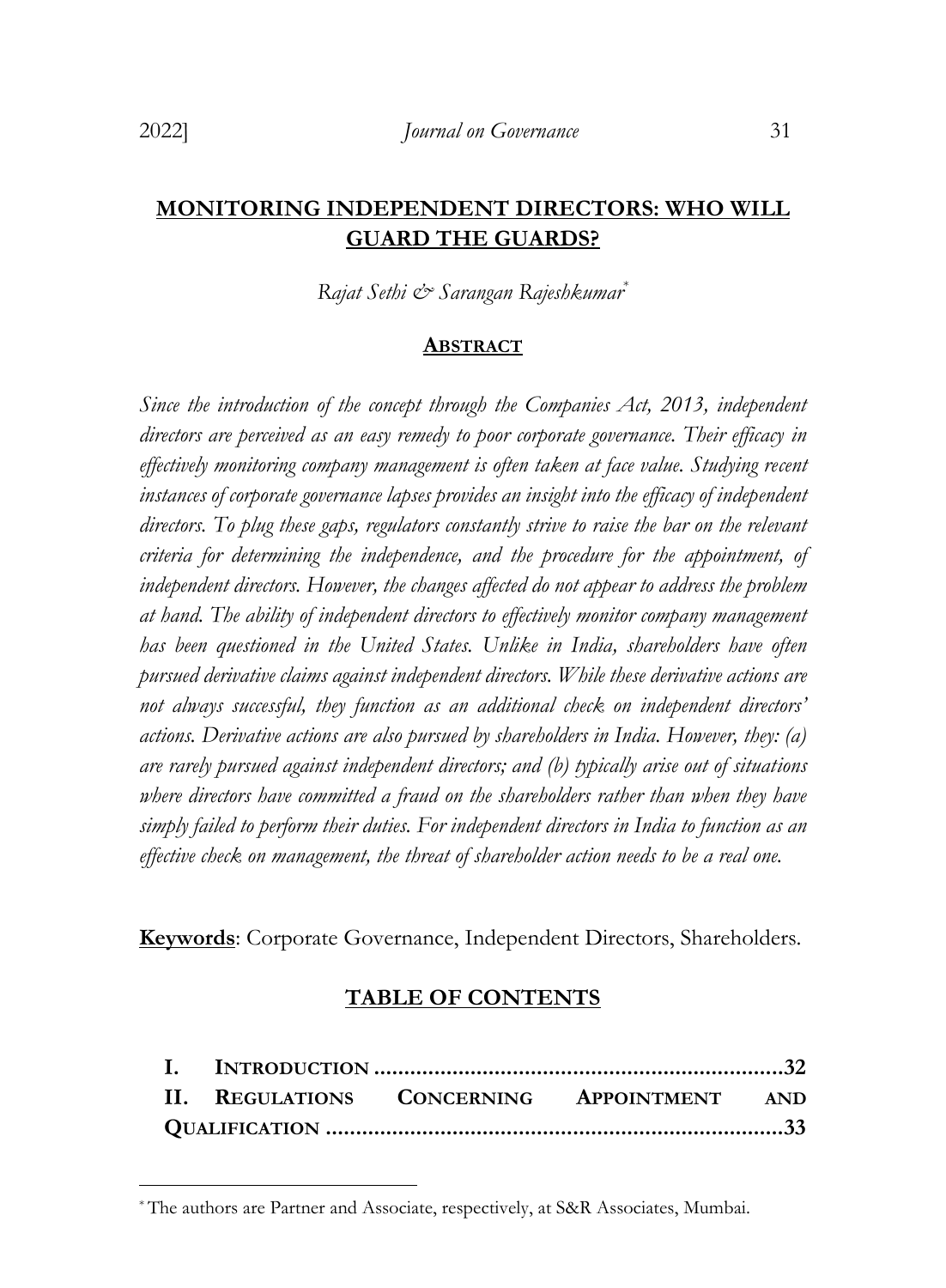|  | III. REGULATIONS CONCERNING INDEPENDENT DIRECTORS'  |  |  |  |
|--|-----------------------------------------------------|--|--|--|
|  |                                                     |  |  |  |
|  | IV. LAPSES IN CORPORATE GOVERNANCE AND THE ROLE OF  |  |  |  |
|  |                                                     |  |  |  |
|  | V. EXPERIENCES FROM THE UNITED STATES38             |  |  |  |
|  | VI. DERIVATIVE ACTIONS AGAINST DIRECTORS IN INDIA41 |  |  |  |
|  |                                                     |  |  |  |

#### **I. INTRODUCTION**

<span id="page-3-0"></span>Independent directors form a cornerstone of corporate governance regulation across the world. In India, a large number of companies are required to appoint independent directors to their boards. Such directors are expected to act as a check on promoters and executives. In this article, the authors examine the efficacy of independent directors in performing this expected role.

The legislature is cognizant of the fact that independent directors may not be functioning as an effective form of control over management – this is evident from the spate of amendments that have been passed over the years concerning the appointment and qualification of independent directors. The authors examine such regulations and consider if they have achieved their desired result. The authors also examine regulations relating to the degree of liability that can be attributed to independent directors and the consequence of such regulations.

In addition to regulatory action, another way in which independent directors can be held to account is through shareholder-led litigation. The authors consider how such litigation has been pursued in the United States and whether such litigation will assist with strengthening corporate governance in India.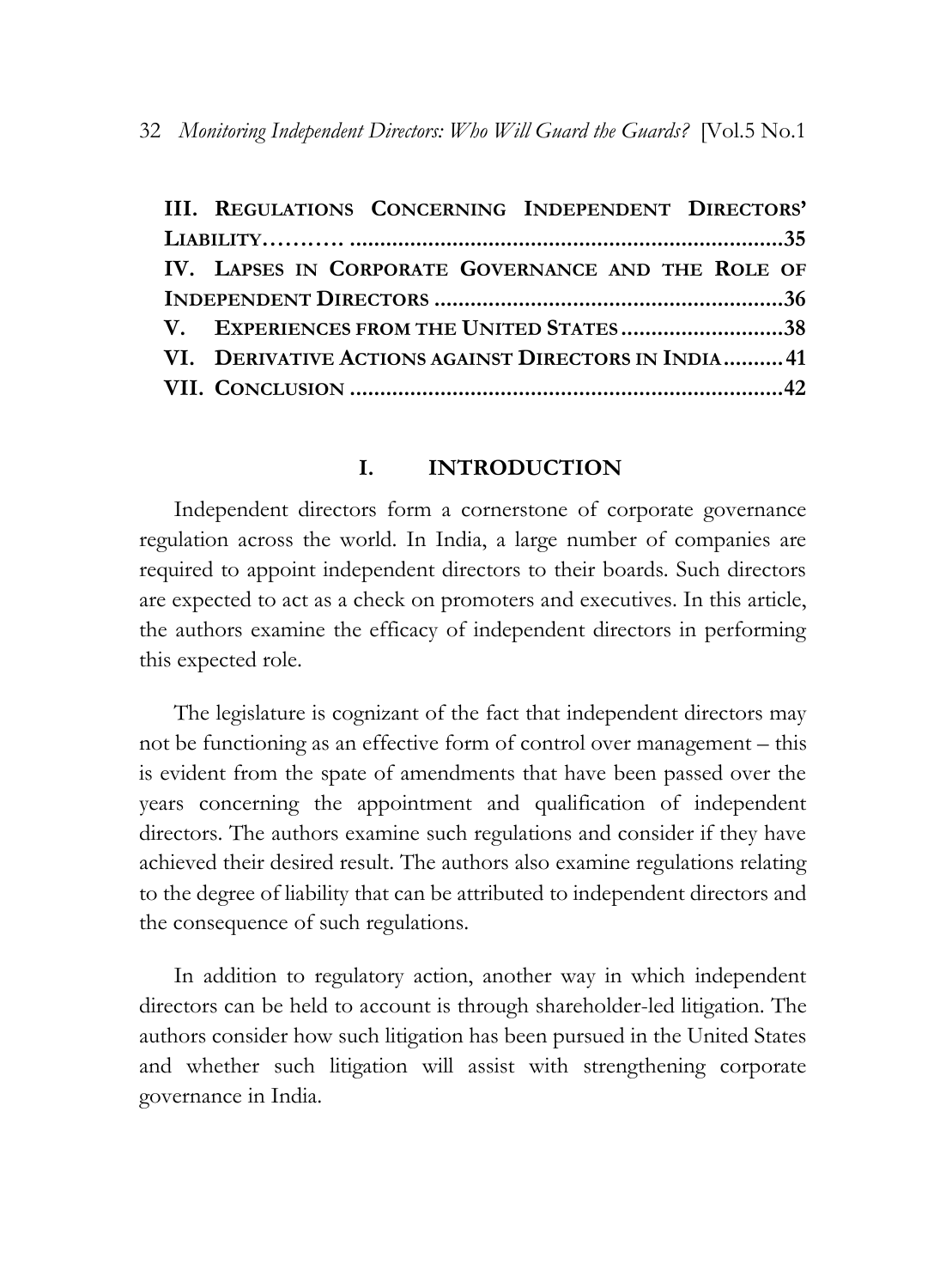## <span id="page-4-0"></span>**II. REGULATIONS CONCERNING APPOINTMENT AND QUALIFICATION**

The predecessor legislation to the Companies Act, 2013, i.e., the Companies Act, 1956, did not expressly require companies to appoint independent directors to their boards (although the stock exchange listing agreement prescribed certain requirements in respect of publicly listed companies). With the notification of Section 149 of the Companies Act, 2013, every listed company as well as unlisted public companies whose share capital, turnover or borrowings exceed certain specified thresholds are required to appoint a minimum number of independent directors. A minimum number of independent directors are also required on certain committees of the board, such as the audit committee. Additional requirements are also prescribed under the SEBI's Listing Obligations and Disclosure Requirements Regulations, 2015 ("**LODR Regulations**") and under the listing agreement executed with the stock exchanges, in respect of listed companies.<sup>1</sup>

The criteria for determining who can be appointed as an independent director under the Companies Act are fairly extensive. Independent directors are required to be persons who *inter alia*: (a) are not related to the relevant company's promoters; (b) do not receive remuneration or otherwise have any pecuniary relationship with the relevant company exceeding certain thresholds; (c) are not related to persons who hold securities of the relevant company or have any pecuniary relationship exceeding thresholds; (d) do not or have not previously served as the relevant company's auditors or consultants; (e) do not hold securities in the relevant company exceeding certain thresholds; or (f) do not hold a position in a non-profit organization that receives significant receipts from the relevant company.<sup>2</sup> They are also required to be persons who, in the opinion

<sup>&</sup>lt;sup>1</sup> Securities and Exchange Board of India (Listing Obligations and Disclosure Requirements) Regulations, 2015, Gazette of India, pt. III sec. 4, Reg. 16, 17, 18 & 19 (Sep. 2, 2015).

<sup>2</sup> Companies Act, No. 18 of 2013, § 149(6) (Ind.).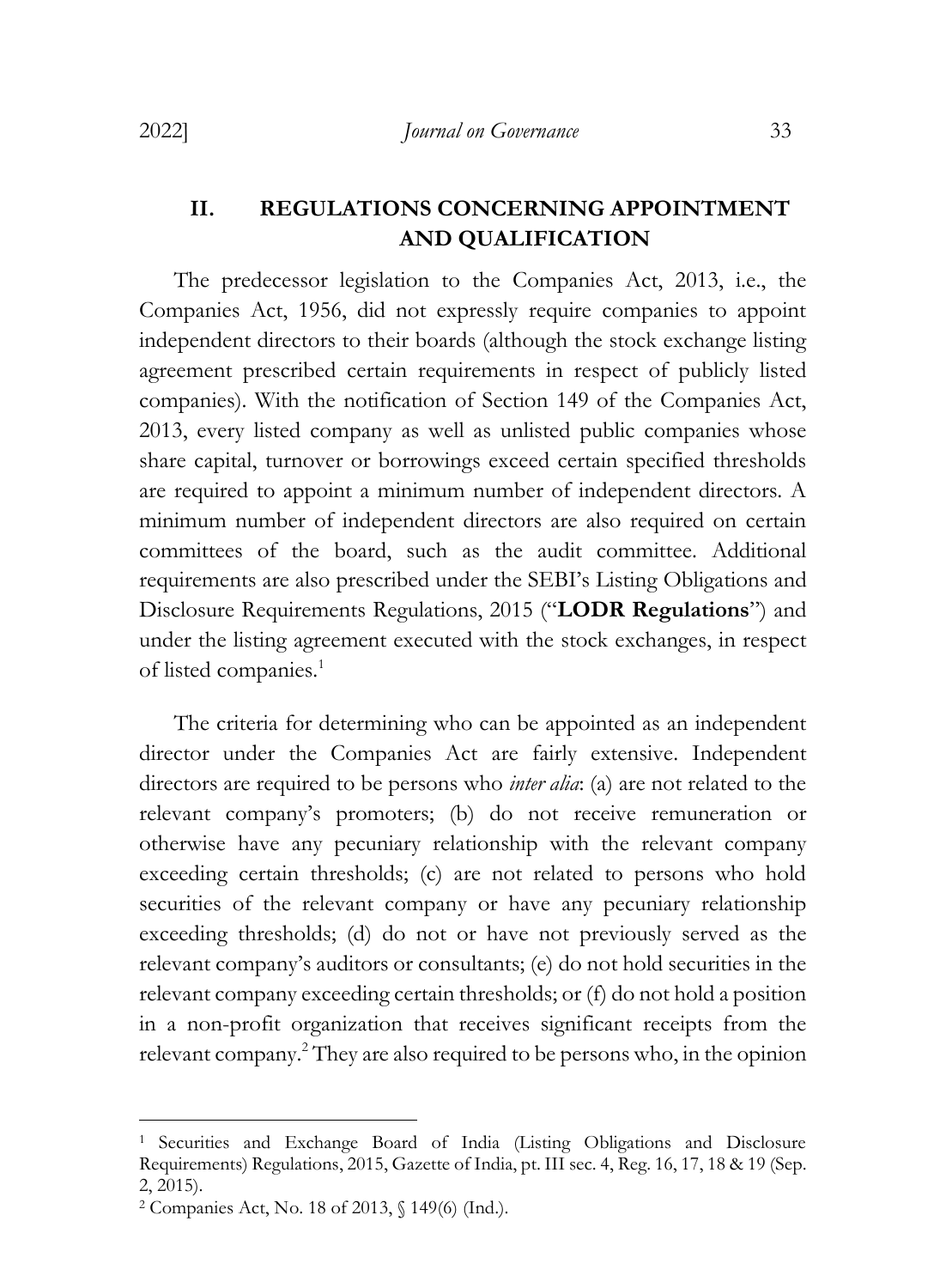of the board, are persons of integrity and possess relevant experience.<sup>3</sup> Additionally, independent directors are required to complete a test organized by the Indian Institute of Corporate Affairs.<sup>4</sup> The Companies Act also prescribes limits on the tenure of independent directors and the number of consecutive terms for which a person may be appointed as an independent director.<sup>5</sup> Further, in the case of listed companies, the LODR Regulations require independent directors to be appointed by a special resolution of the company's shareholders (i.e., a 75% majority).<sup>6</sup>

These checks and balances have made the process for the appointment of independent directors a rigorous one. However, they have not entirely worked out in the way that one would have hoped in ensuring that independent directors act in the best interests of the company and not on behalf of promoters or other vested interests. In 2002, Vice Chancellor Strine of the Delaware Chancery Court famously portrayed controlling shareholders "*as the 800-pound gorilla whose urgent hunger for the rest of the bananas is likely to frighten less powerful primates like putatively independent directors who might well have been hand-picked by the gorilla (and who at the very least owed their seats on the board to his support)*."<sup>7</sup> This statement remains relevant for India in 2022 despite all the checks and balances that have been instituted; controlling shareholders or promoters remain as powerful and assertive as they were before the concept of independent directors was introduced.

To understand why certain independent directors may continue to act for vested interests, one needs to examine what sanctions follow for such behaviour. The scope of such sanctions is set out in the rules concerning

<sup>-</sup>3 *Id*.

<sup>4</sup> [Companies \(Appointment and Qualification of Directors\) Rules,](https://www.mca.gov.in/content/mca/global/en/acts-rules/ebooks/acts.html?act=NTk2MQ==) 2014, Gazette of India, pt. II sec.3(i), Rule 6 (Sep. 18, 2014).

 $5 \text{ Companies}$  Act, No. 18 of 2013,  $\frac{1}{9}$  149(10) (Ind.).

<sup>6</sup> Securities and Exchange Board of India (Listing Obligations and Disclosure Requirements) Regulations, 2015, Gazette of India, pt. III sec. 4, Reg. 25(2A) (Sep. 2, 2015).

<sup>7</sup> In re Pure Res. S'holders Litig. - 808 A.2d 421 (Del. Ch. 2002).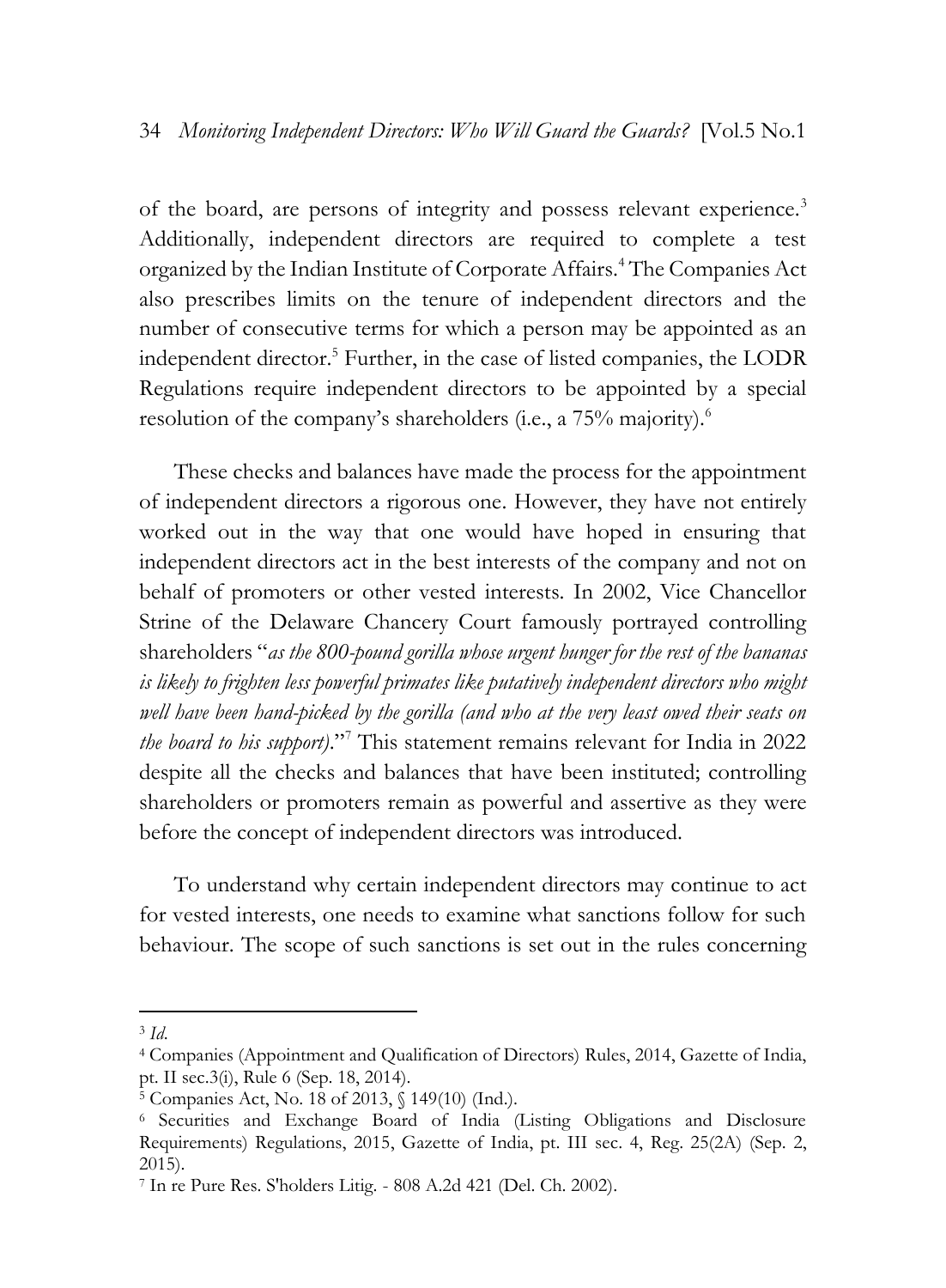<span id="page-6-0"></span>the liability of independent directors.

#### **III. REGULATIONS CONCERNING INDEPENDENT DIRECTORS' LIABILITY**

Independent directors are offered a significant degree of immunity under the Companies Act. Section 149(12) of the Companies Act states that independent directors "*shall be held liable, only in respect of such acts of omission or commission by a company which had occurred with his knowledge, attributable through Board processes, and with his consent or connivance or where he had not acted diligently.*" 8

The Ministry of Corporate Affairs has also reiterated this in its circular dated March 2, 2020, which states that "*in case lapses are attributable to the decisions taken by the board or its committees, all care must be taken to ensure that civil or criminal proceedings are not unnecessarily initiated against independent directors or non-executive directors unless sufficient evidence exists to the contrary*".<sup>9</sup>

Similarly, Regulation 25(5) of the LODR Regulations states that "*an independent director shall be held liable, only in respect of such acts of omission or commission by the listed entity which had occurred with his/her knowledge, attributable through processes of the board of directors, and with his/her consent or connivance or where he/she had not acted diligently with respect to the provisions contained in these regulations.*" 10

Courts too have cautioned against attributing liability to independent (and even non-executive) directors – they reason that independent directors are not responsible for the conduct of the company's business.<sup>11</sup>

These rules attempt to strike a balance between the responsibility of

<sup>8</sup> Companies Act, No. 18 of 2013, § 149(12) (Ind.).

<sup>&</sup>lt;sup>9</sup> Ministry Corp. Affairs, Gov't of Ind., General Circular No. 1/2020 (Jan. 1, 2020).

<sup>10</sup> Securities and Exchange Board of India (Listing Obligations and Disclosure Requirements) Regulations, 2015, Gazette of India, pt. III sec. 4, Reg. 25(5) (Sep. 2, 2015). <sup>11</sup> *See* Pooja Ravinder Devidasani v. State of Maharashtra, (2014) 16 SCC 1; Chintalapati Srinivasa Raju v. Securities and Exchange Board of India, (2018) 7 SCC 443; Sunil Bharti Mittal v. Central Bureau of Investigation, (2015) 4 SCC 609.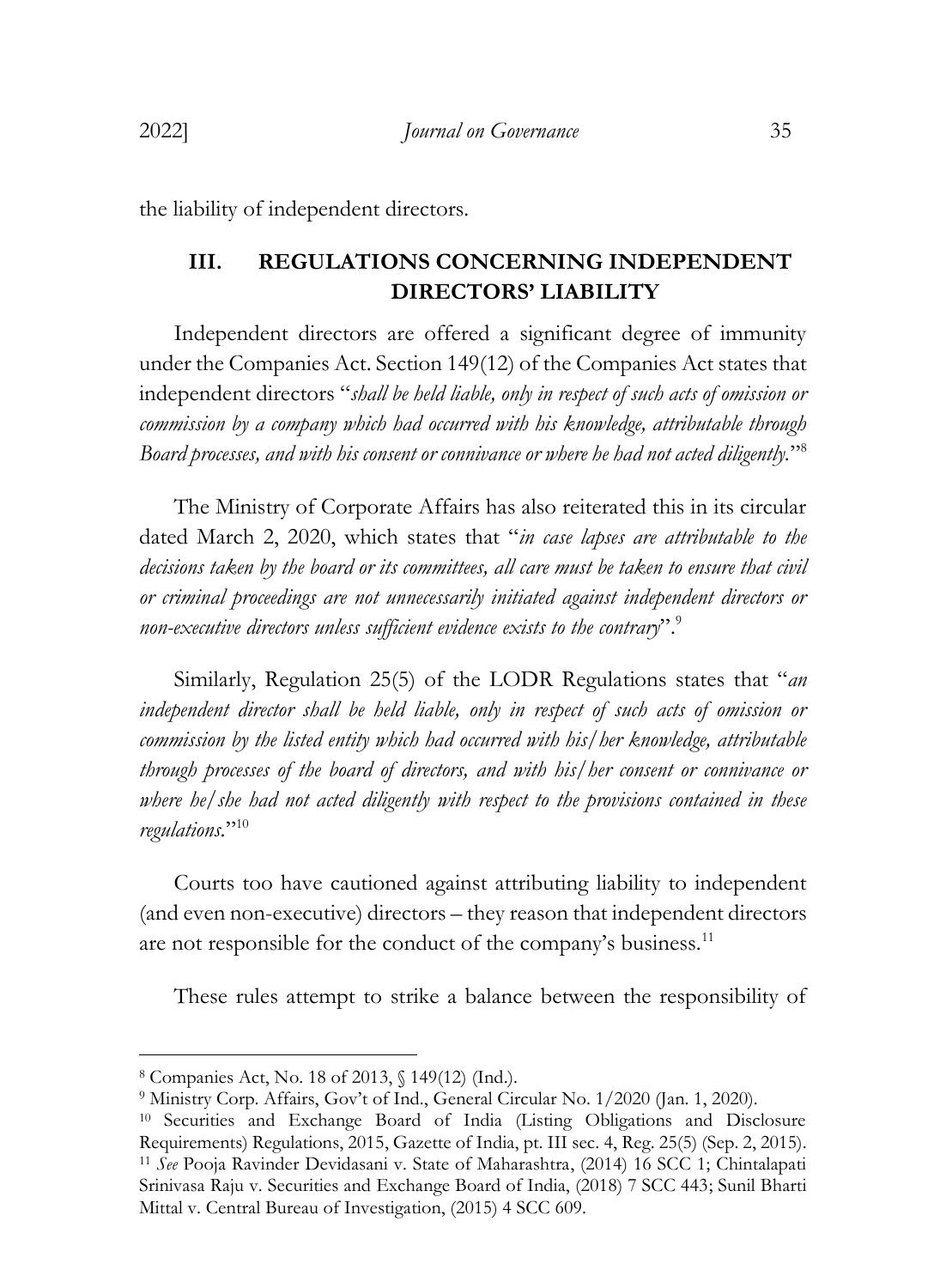independent directors and avoiding unnecessary prosecutions which might discourage well-qualified candidates from acting as independent directors. While the rules themselves cannot be faulted, their application to specific fact situations has left much to be desired.

## <span id="page-7-0"></span>**IV. LAPSES IN CORPORATE GOVERNANCE AND THE ROLE OF INDEPENDENT DIRECTORS**

Lapses in corporate governance have hardly ceased after the requirement to appoint independent directors to the boards of companies. Companies such as Yes Bank, Videocon, and CG Power and Infrastructure continue to carry the burden and stress caused by maladministration and in some cases alleged fraud by their erstwhile promoters. Independent directors did not act as an effective safeguard in any of these cases.

The reason for this, in many cases, is that independent directors themselves do not have the complete picture of the company's affairs and find it difficult to monitor promoters. Further, they often find it difficult to pinpoint wrongdoing even when they are aware that the company affairs are not what they are portrayed to be. In a number of such cases, independent directors may have no option but to resign. A recent study found as many as 1344 independent directors to have resigned from the boards of listed companies during the financial year ended March 31, 2020.<sup>12</sup> Such resignations can serve as an effective way to highlight issues in a company. For example, in the case of PTC India Limited, an independent director resigned from the board citing "serious governance issues with several defaults of the Companies Act and the SEBI LODR Regulations".<sup>13</sup> Such resignation followed the resignations of three other independent directors from the board of the company's subsidiary, PTC Financial

<sup>12</sup> K. Vijayaraghavan et al., *Exodus of Independent Directors Gains Pace on Reputational and Legal Concerns,* ECON. TIMES (Sep. 7, 2020) http://www.primedatabasegroup.com/newsroom/M486.pdf.

<sup>13</sup> Letter from Rakesh Kacker et al., Independent Director, PTC India Ltd., to National Stock Exchange of India Ltd. (Jan. 21, 2022) https://www.bseindia.com/xmldata/corpfiling/AttachHis/f8ce1c15-1bcd-45b4-8ded-258d0c945c79.pdf [hereinafter Rakesh Kacker].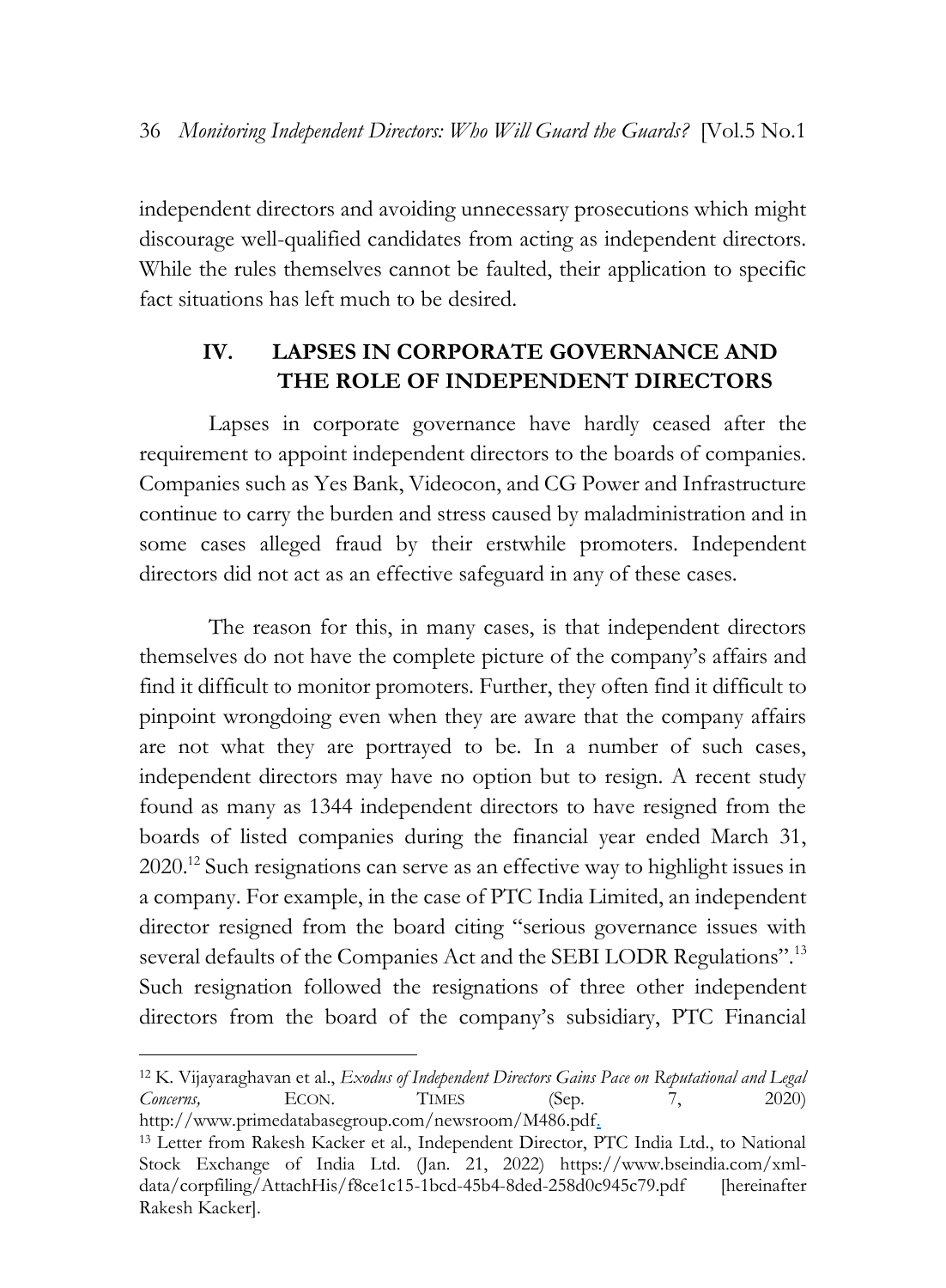Services Limited, who had flagged issues in loans that had been granted by PTC Financial Services and complained that the management of the company did not pay heed to the independent directors' advice or share relevant information with the board.<sup>14</sup>

There are examples at the other end of the spectrum as well. For example, in the case of Future Retail, Amazon intervened in Reliance's proposal to acquire the company and successfully brought an end to the acquisition through litigation proceedings.<sup>15</sup> Subsequently, independent directors on Future Retail's board wrote to the Competition Commission of India ("**CCI**") requesting the CCI to revoke the approval that it had granted to Amazon for its investment in Future Coupons Private Limited (Future Retail's promoter entity).<sup>16</sup> Notably, these representations have been made almost three years after Amazon's investment in Future Coupons Private Limited – the timing of the representations alone leads one to question the motives of the independent directors.

Independent directors also have a duty to hold other directors to account and question them when they believe that such directors' actions are not in the best interests of the Company. For instance, in the case of Zee Entertainment, the company's managing director has admitted that when he had received an acquisition offer in February 2021, he did not present the offer to the board (or even keep the board informed of the offer) because "in his considered view, the deal was not in the best interests of the public shareholders" <sup>17</sup>. When the February 2021 proposal become public in October 2021, the managing director's reasoning seems to have been accepted by the board on the face of it without any questions being

<sup>14</sup> *Id.*

<sup>15</sup> Utkarsh Anand, *Decoding the multilayered Amazon-Future-Reliance legal drama*, HINDUSTAN TIMES (Jan. 10, 2022) https://www.hindustantimes.com/india-news/decoding-themultilayered-amazon-future-reliance-legal-drama-101641839370846.html.

<sup>16</sup> Indu Bhan, *CCI suspends Future deal, fines Amazon*, FIN. EXPRESS (Dec. 18, 2021) https://www.financialexpress.com/industry/cci-suspends-future-deal-finesamazon/2382815/.

<sup>17</sup> Rakesh Kacker, *supra* note 13 at 36.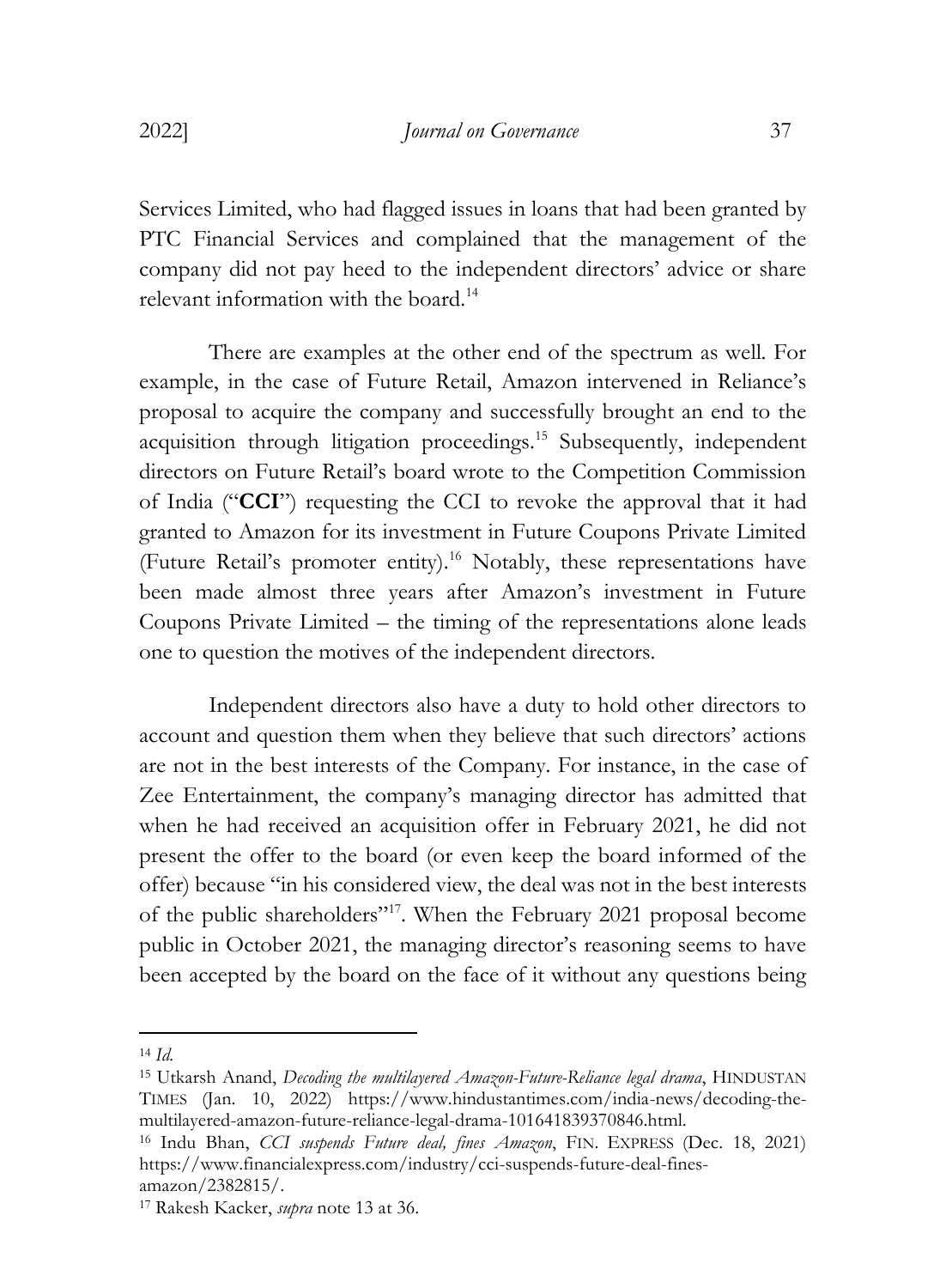raised as to his disclosure obligations to the rest of the board.

Such examples underscore that in many instances, independent directors may be independent in name only. They are brought on to companies' boards only for the purpose of meeting the requirements set out in the Companies Act and LODR Regulations and do not, in reality, serve as a check on the promoters or the executive management.

#### **V. EXPERIENCES FROM THE UNITED STATES**

<span id="page-9-0"></span>In the United States as well, the efficacy of having independent directors on companies' boards has been questioned including the very belief that "outsiders are well-equipped to monitor insiders and that independent supervision is the best way to increase the company's performance". 18

Regulators have generally not pursued actions against independent directors for a failure to act although, in certain instances, they have held independent directors liable for wilful neglect. For example, in the case of DHB Industries, a supplier of body armour to the U.S military, the Securities and Exchange Commission ("**SEC**") brought an enforcement action against certain independent directors. In this case, DHB had been found guilty of accounting and disclosure fraud, and certain executives of DHB were found to have misappropriated the company's assets. The SEC found that the company's executives were able to carry out their scheme for over three years because its independent directors and audit committee members were "*were willfully blind to numerous red flags signalling accounting fraud, reporting violations and misappropriation at DHB...they ignored the obvious and merely rubber-stamped the decisions of DHB's senior management*."<sup>19</sup>

However, in addition to regulatory action, checks and balances take

<sup>18</sup> S Burcu Avci et al., *The Elusive Monitoring Function of Independent Directors*, 21(2) U. PA. J. BUS. L. (2018).

<sup>19</sup> SEC v. Krantz, Chasin, and Nadelman, No. 0:11-cv-60432-WPD (S.D. Fla. filed Feb. 28, 2011).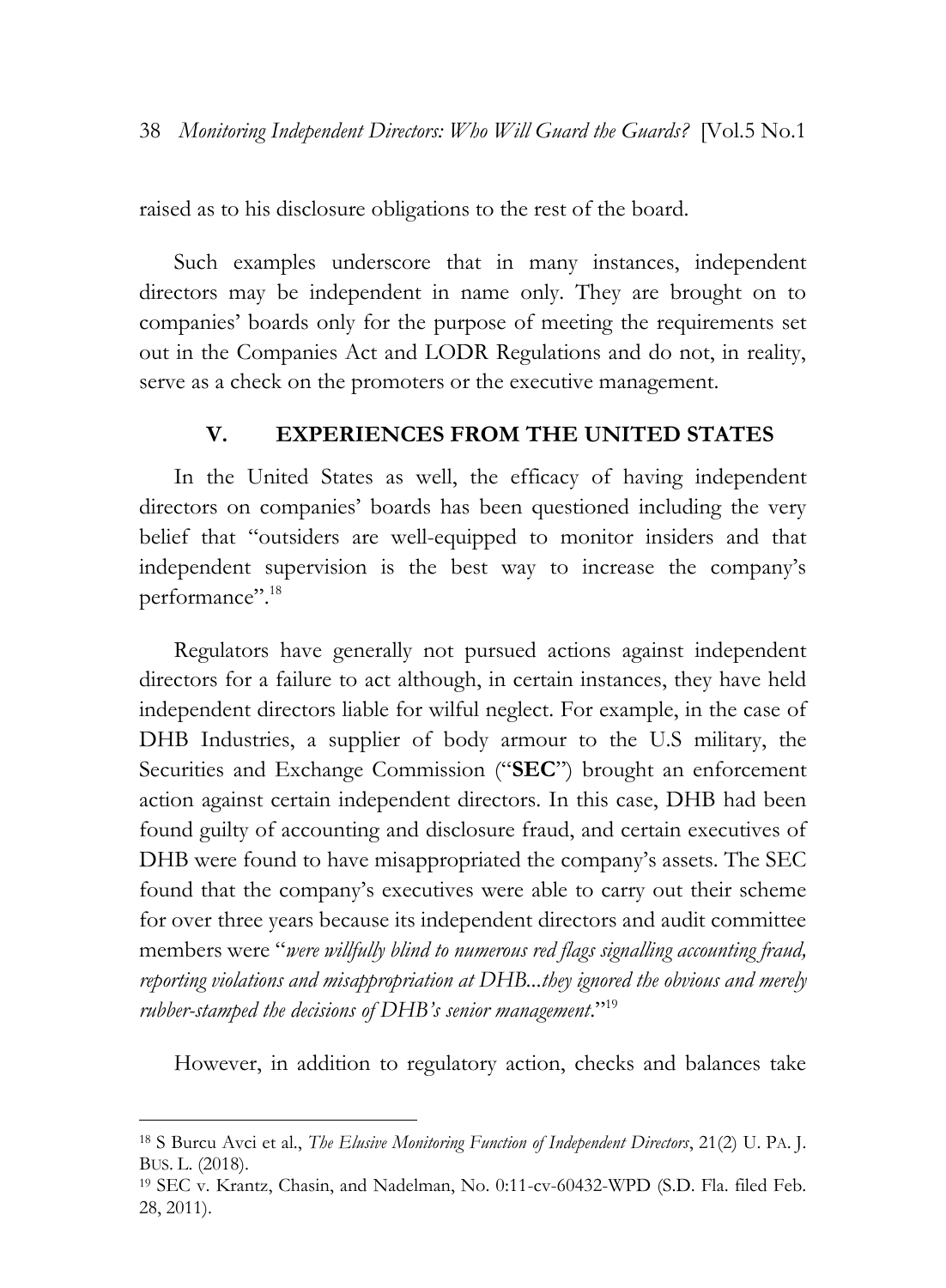another form as well in the United States – that of shareholder derivative actions. Essentially, a derivative action is a suit brought by a shareholder on behalf of a company to assert a cause of action against a person (usually a director) who has committed a wrong against the company where the company itself has failed to sue for its injuries. Note that such actions are different from remedies such as oppression and mismanagement available under the (Indian) Companies Act since: (a) they are meant to address wrongs against the company itself rather than against its shareholders (b) are common law remedies not codified in legislation.

Such actions against directors are quite common in the United States and act as a threat to ensure that directors discharge their duties with diligence.

For instance, in the case of Boeing, the company's shareholders sued its directors in connection with two airline crashes involving Boeing Max 737 aircrafts which resulted in the death of 346 passengers and the grounding of all 737 Max aircrafts. The shareholders alleged that the company's directors and officers had breached their fiduciary duties by failing to effectively supervise the aircraft's design and development. They further argued that the directors had ignored various safety-related red flags.<sup>20</sup> The derivative claims, in this case, were pursued by the New York State Common Retirement Fund and the Fire and Police Pension Association of Colorado, who were institutional shareholders in the company. The directors against whom the claims were pursued included several independent directors who were retired executives as well as former employees of various US government bodies. The proceedings ultimately concluded with the filing of a settlement agreement which included a \$237 million cash pay-out. The directors further agreed to implement an

<sup>20</sup> *Verified Amended Consolidated Complaint*, IN RE THE BOEING COMPANY DERIVATIVE LITIG., CONSOL. C.A. NO. 2019-0907-MTZ (DEL. CH.) SETTLEMENT WEBSITE (Feb. 5 2021), https://boeingderivativesettlement.com/wp-content/uploads/2021/12/02-05- 21-Boeing-Public-Version-Amended-Complaint.pdf.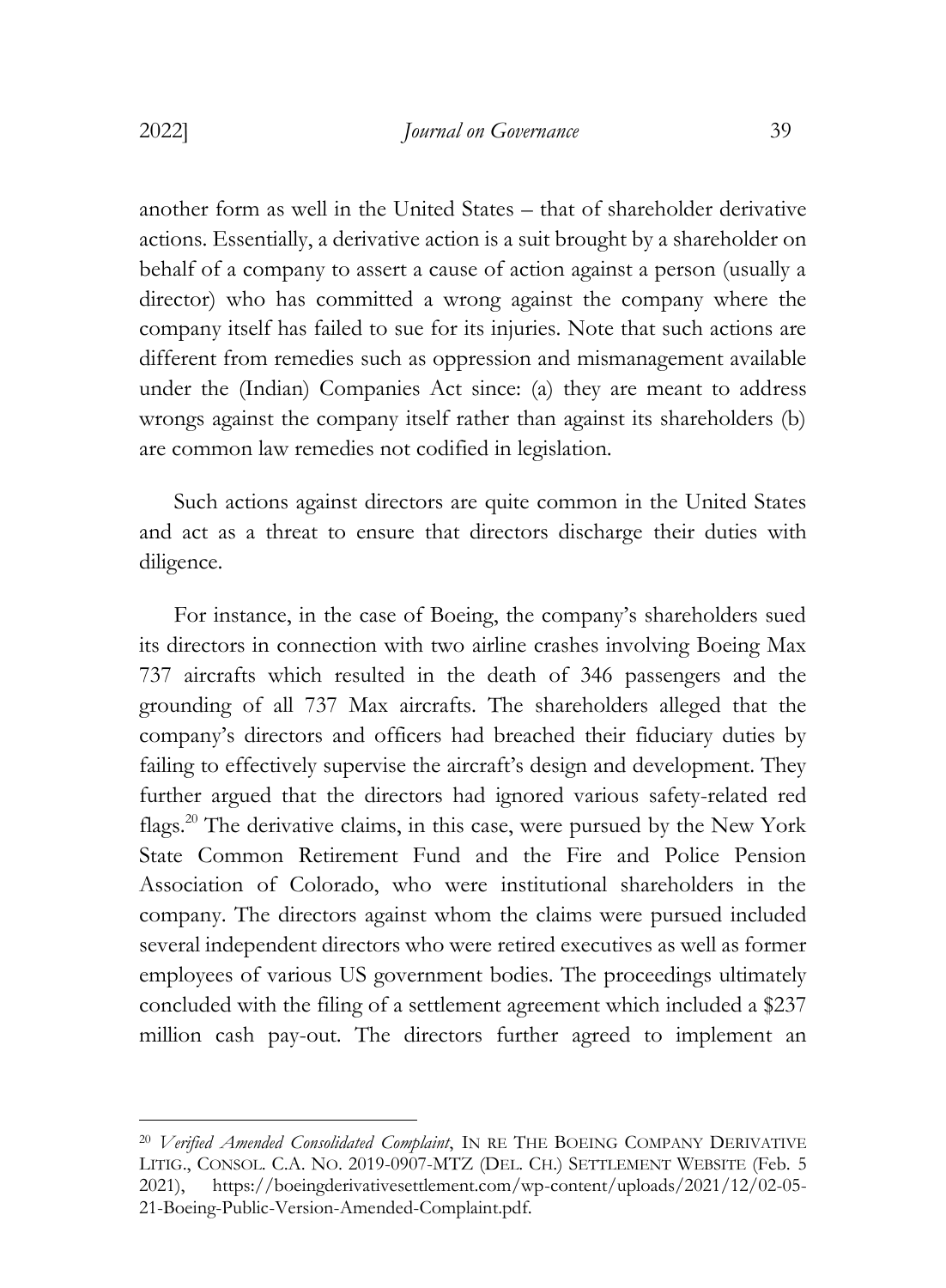ombudsman program providing employees with a channel to raise safetyrelated issues.<sup>21</sup>

In the case of **Blue Bell Creameries**, <sup>22</sup> one of the USA's largest ice cream manufacturers, a listeria outbreak in 2015 caused the company to recall all of its products, shut down production at all of its plants, and lay off over a third of its workforce. The outbreak also resulted in the death of three persons. Less consequentially (but significantly to the litigation), Blue Bell suffered a liquidity crisis that forced it to accept a dilutive private equity investment. The derivative claim brought by one of the company's shareholders alleged that two of the company's officers had knowingly disregarded contamination risks and failed to oversee the safety of Blue Bell's food-making operations and that the directors had failed to exercise their duty of care. The court found that "*the board's lack of efforts resulted in it not receiving official notices of food safety deficiencies for several years, and that, as a failure to take remedial action, the company exposed consumers to listeria-infected ice cream, resulting in the death and injury of company customers*".

Derivative actions themselves are, however, not always successful. For example, in the case of Capital One, the shareholders of the company brought an action against its directors for failing to monitor Capital One's compliance with anti-money laundering laws.<sup>23</sup> This was preceded by a consent order passed by the Office of the Comptroller of Currency which found that Capital One had failed to adopt and implement a compliance program and that it had an inadequate system of internal controls and ineffective independent testing. The Court of Chancery in Delaware, however, ultimately dismissed the derivative claim against the company's directors stating that directors can be held liable only when they had actual knowledge of corporate misconduct and consciously disregarded their duty

<sup>21</sup> *Stipulation and Agreement of Compromise, Settlement, and Release*, IN RE THE BOEING COMPANY DERIVATIVE LITIG., CONSOL. C.A. NO. 2019-0907-MTZ (DEL. CH.) SETTLEMENT WEBSITE (NOV. 5, 2021), https://boeingderivativesettlement.com/wpcontent/uploads/2021/12/boeing-settlement-agreement.pdf.

<sup>22</sup> Marchand v. Barnhill, C.A. No. 2017-0586-JRS (Del. Ch. June 19, 2019).

<sup>23</sup> Reiter v. Fairbank, 2016 WL 6081823 (Del. Ch. Oct. 18, 2016).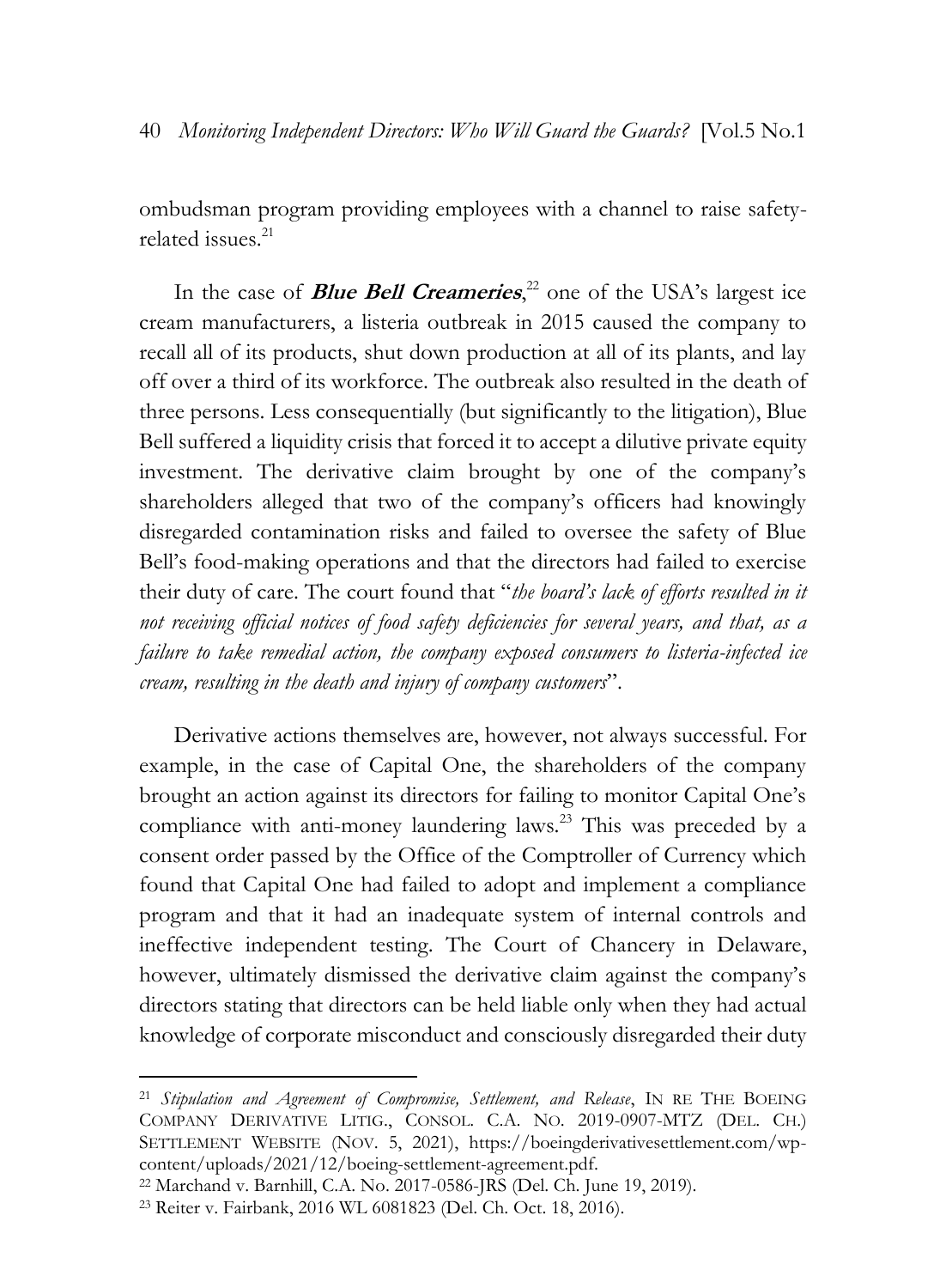to address that wrongdoing.<sup>24</sup>

Irrespective of the success or failure of individual cases, the larger point remains that the threat of shareholder litigations looms large in the United States. This potentially acts as an important factor in incentivizing directors to exercise care and due diligence in discharging their duties.

## <span id="page-12-0"></span>**VI. DERIVATIVE ACTIONS AGAINST DIRECTORS IN INDIA**

Derivative actions against directors are not uncommon in India. However, they tend to be pursued in instances where directors have defrauded the Company, such as by siphoning off funds. For example, in the case of **Genelec**, <sup>25</sup> an action for winding up was pending against the company. Before any order could be passed for the appointment of a provisional liquidator, certain properties were sold by Genelac's directors to other companies at a significant discount to the properties' market value. The plaintiff who was a shareholder in the company was able to successfully pursue a derivative action against the directors before the High Court of Bombay.

In the case of *Paramount Coaching*,<sup>26</sup> the plaintiff was a shareholder who held 50% of the share capital of the company. The derivative action was filed by him against his wife who was a director of the company and who owned the remaining 50%. It was alleged that she had incorporated another company for the purposes of competing with Paramount and had diverted business, staff, customers and funds, from Paramount to such company. The Delhi High Court held that a derivative action was maintainable against the director and that she had breached her fiduciary duties to the company. It further issued an injunction against her and her new enterprise preventing them from using the mark "Paramount" and

<sup>24</sup> *Id.*

<sup>25</sup> Nirad Amilal Mehta v. Genelec Limited, [2008] 146 CompCas 481(Bom).

<sup>26</sup> Rajeev Saumitra v. Neetu Singh, CS(OS) No.2528/2015.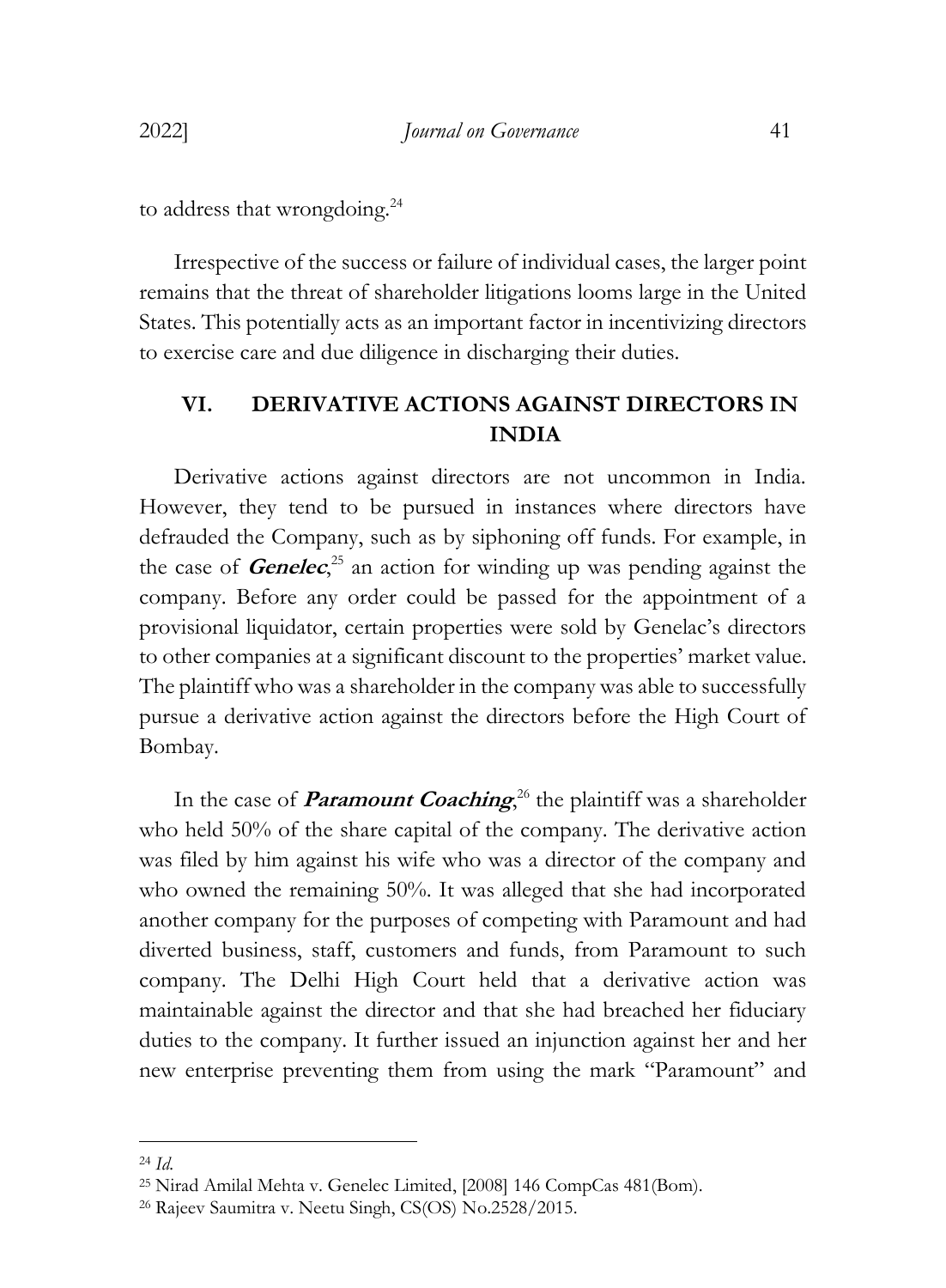from competing with the company.

In the case of **Gharda Chemicals**, <sup>27</sup> a derivative action was pursued against one of the directors of the company for registering certain patents in his name rather than in the name of the company. The Supreme Court, while holding that a derivative action would be maintainable, ultimately dismissed the case since it found that the plaintiff, who had pursued the claim as a minority shareholder, was in fact a competitor who did not appear to be acting in good faith.

From these cases, what is evident is that derivative actions in India tend to arise in cases where executive directors have committed fraud or deceit and, in some instances, are used by shareholders to settle personal scores. There have not been any significant derivative litigations where shareholders have attempted to hold directors of companies liable for losses faced by the company for lapses in management – there have been several instances of corporate governance failures where such actions would have been appropriate. This can, perhaps, be attributed to a few factors. First, litigation in India can be time-consuming. The judicial system is difficult to navigate and shareholders (especially retail investors) have little incentive in spending time and money on pursuing such actions. There is a significant amount of uncertainty in recovery as well. Secondly, derivative actions require several minority shareholders to cooperate – and accordingly, suffer from a collective action problem. Shareholders are thus, more likely to dispose of their stake in companies that have generated losses for them rather than try to recover them.<sup>28</sup>

#### **VII. CONCLUSION**

<span id="page-13-0"></span>In the absence of a better remedy to poor corporate governance, the role of independent directors remains a crucial one – oversight is necessary

<sup>27</sup> Darius Rutton Kavasmaneck v. Gharda Chemicals Limited, 2014 AIR(SCW) 6441.

<sup>28</sup> Umakanth Varottil & Vikramaditya S. Khanna, *The Rarity of Derivative Actions in India: Reasons and Consequences*, in THE DERIVATIVE ACTION IN ASIA: A COMPARATIVE AND FUNCTIONAL APPROACH (D.W. PUCHNIAK et al ed., Cambridge University Press 2012).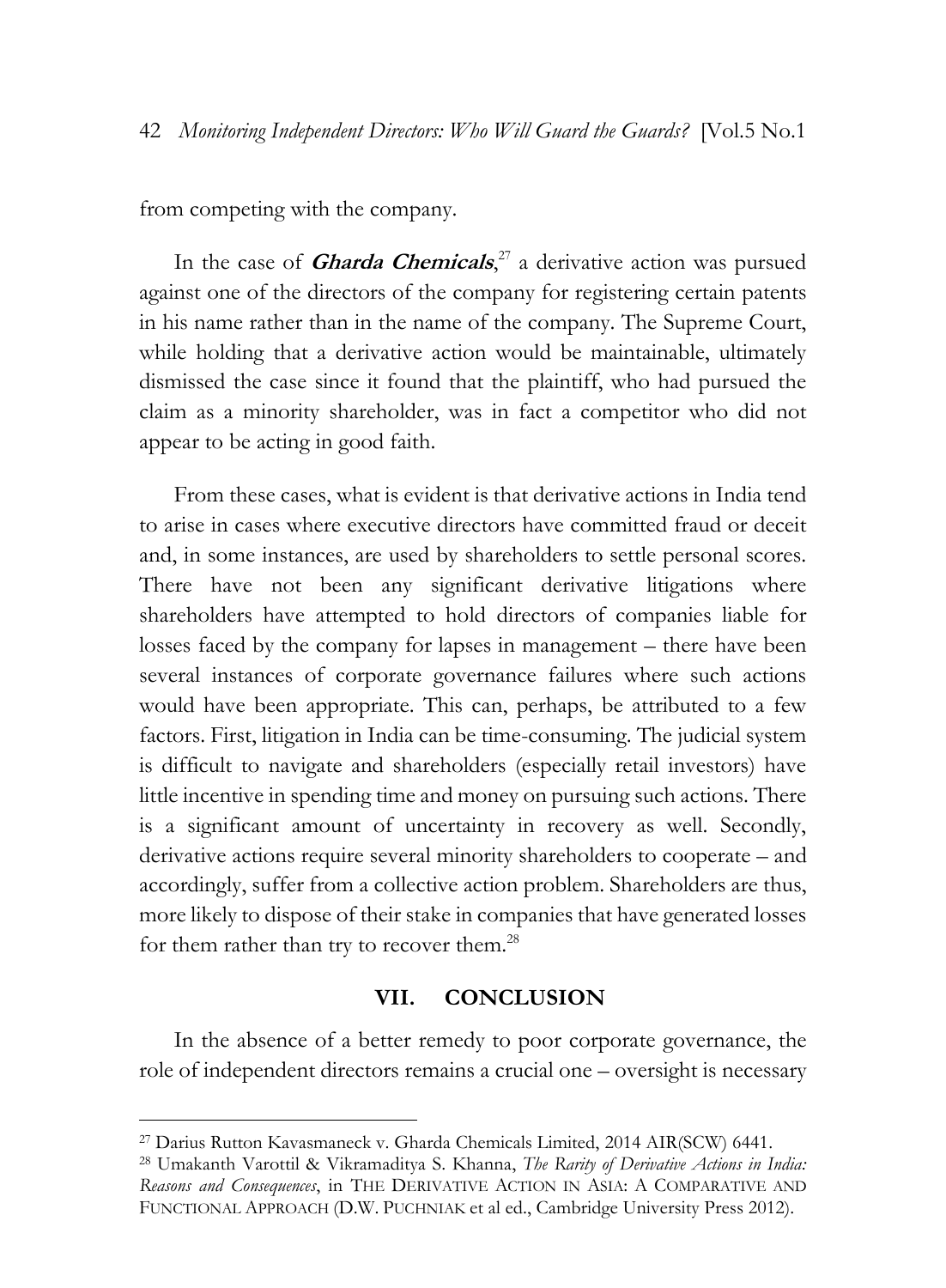from within companies since regulators and the general public are only aware of what is disclosed to them. While criminal and regulatory sanctions may be possible in certain cases, the threshold for imposing such sanctions should be high.

So far legislative efforts have focused on strengthening the process for appointment of independent directors and narrowing the criteria for establishing independence. However, this has not yielded the desired results. This is evident from recent instances of corporate governance failures.

In situations of lapses in management which may not reach the level of criminal wrongdoing, shareholders need to take up the mantle of holding directors to account in cases where companies face losses on account of mismanagement. While individual or retail shareholders may not have the resources to pursue such litigations, institutional shareholders are well placed to play this role. There have been emerging trends of institutional shareholders playing a more active role in India than has been so far the case; the authors submit that this trend will become significantly more pronounced in the foreseeable future.